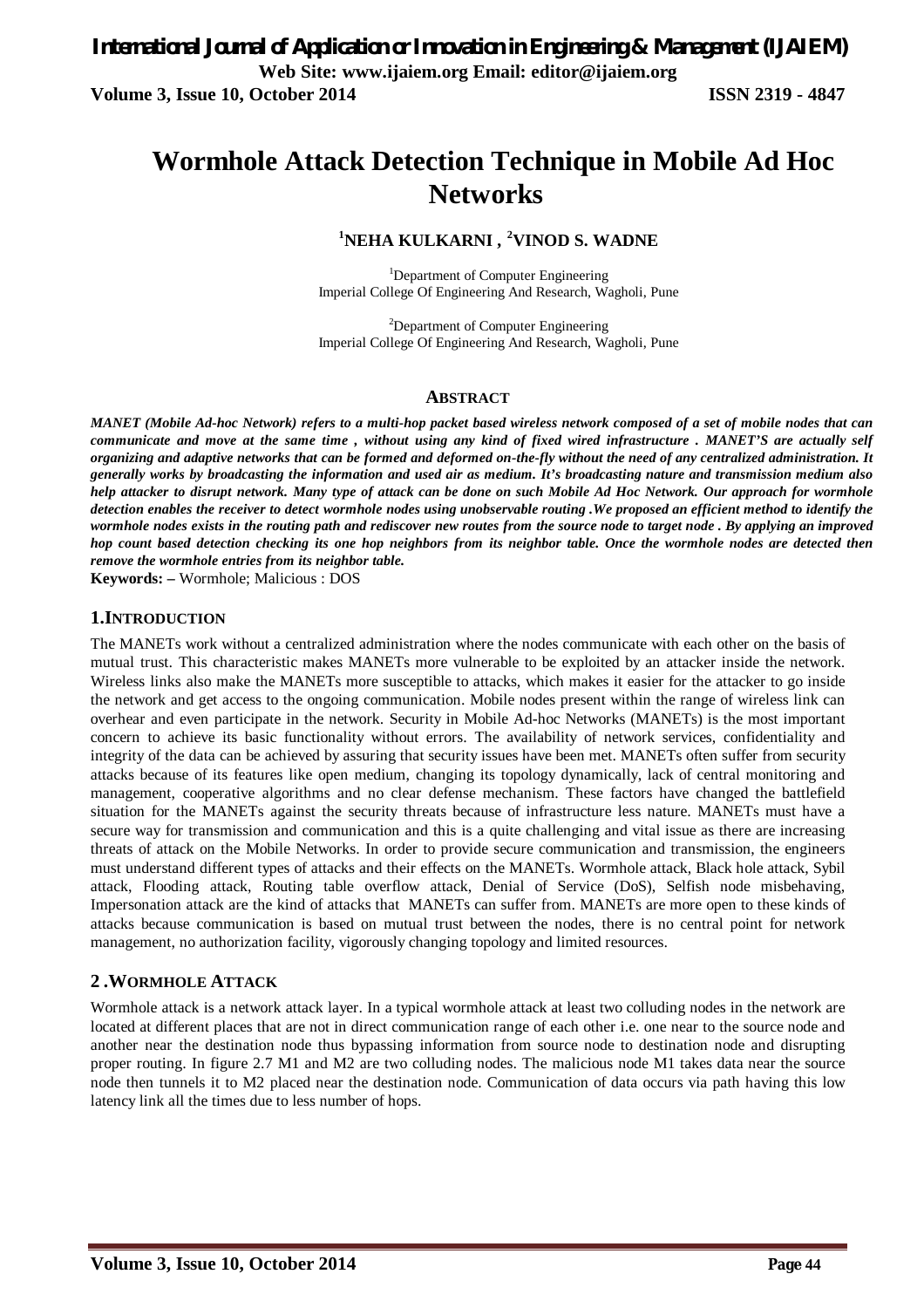# *International Journal of Application or Innovation in Engineering & Management (IJAIEM)* **Web Site: www.ijaiem.org Email: editor@ijaiem.org**

**Volume 3, Issue 10, October 2014 ISSN 2319 - 4847**



Wormhole Attack and Classification Before discussing wormhole attack, first we try to understand types of attacks in Mobile Ad-hoc Networks. There are several ways to classify wormhole attacks. Here we divide wormhole attacks into 2 categories: hidden attacks & exposed attacks, depending on whether wormhole nodes put their identity into packets' headers when tunneling & replaying packets .



#### **2.1Hidden Attacks**

Before a node forwards a packet, it must update the packet by putting their identity (MAC address) into the packet's header to allow receivers know where the packet directly comes from. However, in hidden attacks, wormhole nodes do not update packets' headers as they should so other nodes do not realize the existence of them. a packet P sent by node S is overheard by node W1. W1 transmits that packet to node W2 which in turn replay the packet into the network. Because W1 & W2 do not change the packet header so D seems to get the packet directly from S. In this way, D& S are neighbors although they are out of radio range from each other (fake neighbors). General speaking, in hidden attacks nodes within W1's vicinity are "fake neighbors" of nodes within W2's vicinity and vice versa. In this kind of attack, a path from S to D via wormhole link will be:

$$
S \to A1 \to B1 \to D
$$

In the viewpoint of legitimate nodes, there is no existence of W1  $\&$  W2 in the path (hidden).

#### **2.2.Exposed Attacks**

In exposed attacks, wormhole nodes do not modify the content of packets but they include their identities in the packet header as legitimate nodes do. Therefore, other nodes are aware of wormhole nodes' existence but they do not know wormhole nodes are malicious. In case of exposed attacks, the path from S to D via wormhole will be:

$$
S \to A1 \to W1 \to W2 \to B1 \to D
$$

2.2.2 In hidden attacks, there are many fake neighbors created by wormhole link but there's no fake neighbor except (W1, W2) in this case. This difference leads to differences in detection mechanisms. Some mechanisms which can do well in detecting hidden attacks cannot detect exposed attacks and vice versa.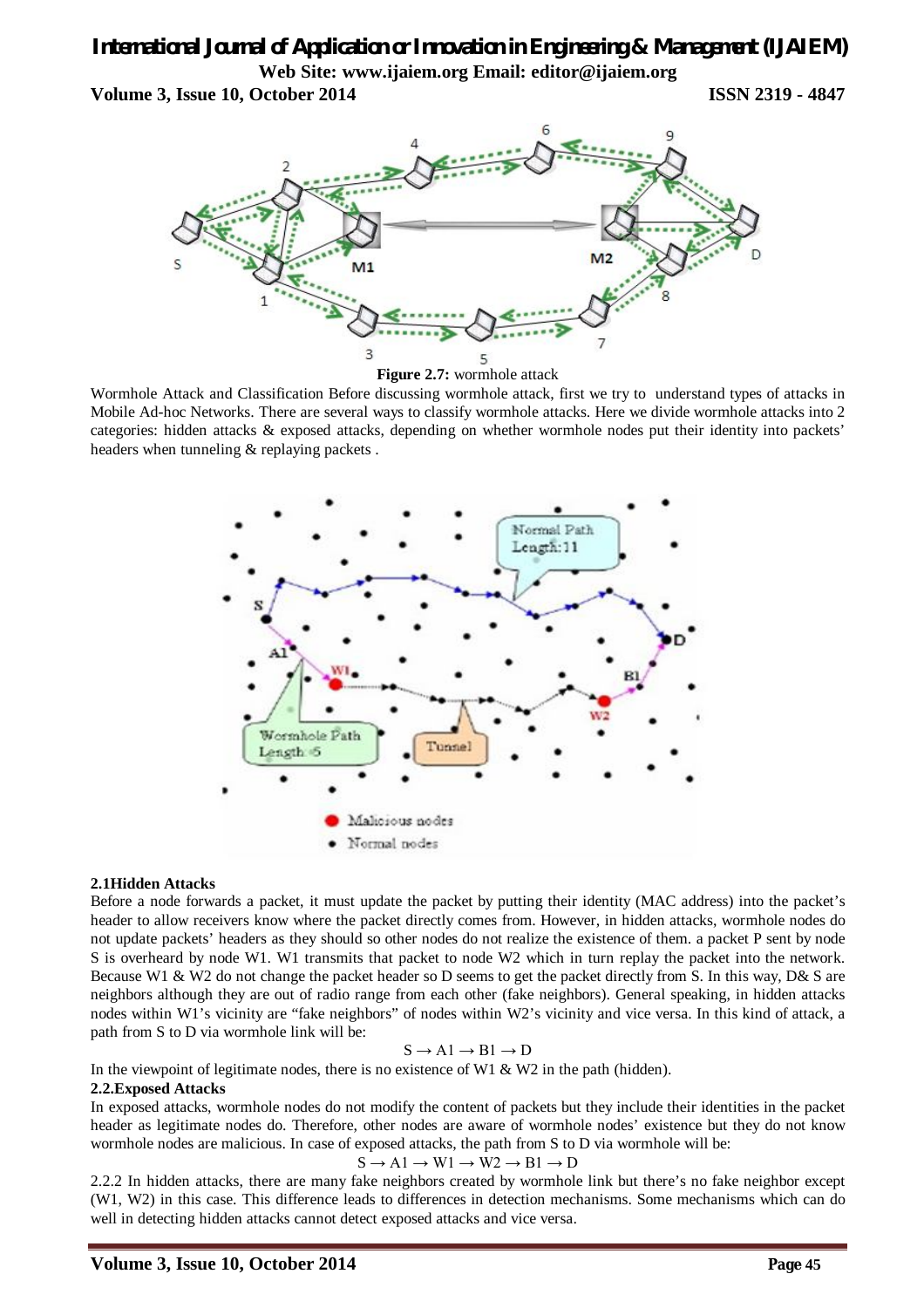# *International Journal of Application or Innovation in Engineering & Management (IJAIEM)* **Web Site: www.ijaiem.org Email: editor@ijaiem.org**

**Volume 3, Issue 10, October 2014 ISSN 2319 - 4847**

### **3.VARIOUS WORMHOLE DETECTION METHODS**

Some work has been done to detect wormhole in Ad Hoc networks. Most of them based on the fact that transmission time between two wormhole nodes or between two fake neighbors is much longer than that between two real neighbors which are close together. Because two wormhole nodes (or two fake neighbors) are far from each other and packets sent between two wormhole nodes maybe go through several intermediate nodes so it takes a longer time to transmit a packet between two wormhole nodes (or two fake neighbors) than between two real neighbors which are close together. By detecting this difference, we can identify wormhole attacks.

#### **3.1 Packet Leashes**

One of the first proposals for detecting wormhole is packet leashes [3][4]. Every time a node, say A, sends a packet to another node, say B, A has to put a time stamp (sending time) (temporal packet leashes) or the location of A and sending time (geographical packet leashes) into the packet. Based on this information, B can estimate the distance between A & B. If the estimated distance is longer than the possible radio range, B will reject the communication with A. These two mechanisms require tightly synchronized clocks (temporal packet leashes) or special hardware for location (geographical packet leashes) which is expensive to use widely. Therefore, we can say these two mechanisms are impractical with current technology.

#### **3.2 RTT**

Round Trip Time (RTT) between two nodes [5]. A node, say A, calculates the RTT with another node, say B, by sending a message to node B requiring an immediate reply from B. The RTT between A and B is the time between A's sending the request message and receiving the reply message from B. In this mechanism each node (called N) will calculate the RTT between N and all N's neighbors. Because the RTT between two fake neighbors is higher than that between two real neighbors so by comparing these RTTs between A and A's neighbors, node A can identify which neighbors are fake neighbors and which neighbors are real neighbors. This mechanism do not require any special hardware and easy to implement but it cannot detect exposed attacks because no fake neighbor is created in exposed attacks.

#### **3.3 Delphi**

Another mechanism called Delphi (Delay Per Hop Indicator), proposed by Hon Sun Chiu and King-Shan Lui [6], is able to detect both hidden and exposed wormhole attacks. In this mechanism, they try to find every available disjoint path between a sender and a receiver. Then, they calculate delay time & length of each path, computing Delay per Hop value (average delay time per hop along each path). Delay per Hop values of paths are used to identify wormhole: the path containing wormhole link will have greater Delay Per Hop value. This mechanism can detect both kind of wormhole but they cannot pinpoint the wormhole location. Moreover, because lengths of paths are changed by every node (including wormhole nodes) so wormhole nodes could change the path length in a certain way to make them unable to be detected.

#### **3.4 Sector**

In multi-hop wireless networks, keeping track of node en- counters is a crucial function, to which the research community has devoted very little attention so far. This function can be used for the detection of wormhole attacks, to se- cure routing protocols based on the history of encounters, and for the detection of cheating attempts (e.g., in charging mechanisms).SECTOR can be used to prevent wormhole attacks [8, 9] in ad hoc networks, without requiring any clock synchronization or location information; it is therefore a valid alternative to the other solutions already proposed to this problem. SECTOR can also help to secure routing protocols in mobile ad hoc networks, which are based on the history of encounters; we illustrate this with FRESH [10], the last- encounter protocol that enables an efficient route discovery for large- scale ad hoc networks.

#### **3.4 Neighbor Number Test**

There are several other approaches which do not use transmission time to detect wormhole. In [10], the author proposed two statistical approaches to detect wormhole attack in Wireless Ad Hoc Networks. The first one called Neighbor Number Test bases on a simple assumption that a wormhole will increase the number of neighbors of the nodes (fake neighbors) in its radius. The base station will get neighborhood information from all sensor nodes, computes the hypothetical distribution of the number of neighbors and uses statistical test to decide if there is a wormhole or not. The second one called All Distance Test detects wormhole by computing the distribution of the length of the shortest paths between all pairs of nodes. In these two algorithms, most of the workload is done in the base station to save sensor nodes' resources. However, one of the major drawbacks is that they cannot pinpoint the location of wormhole which is necessary for a successful defense.

#### **3.5 True Link**

True Link developed by Jakob Eriksson in 2006 is a wormhole detection technique [11] that depends on time based mechanisms. True Link verifies whether there is a direct link for a node to its adjacent neighbor. Wormhole detection using True Link involves 2 phases namely rendezvous and validation. The first phase is performed with firm timing factors in which nonce exchange between two nodes takes place. In the second phase, both the nodes authenticate each other to prove that they are the originator of corresponding nonce. The major disadvantage is that True Link works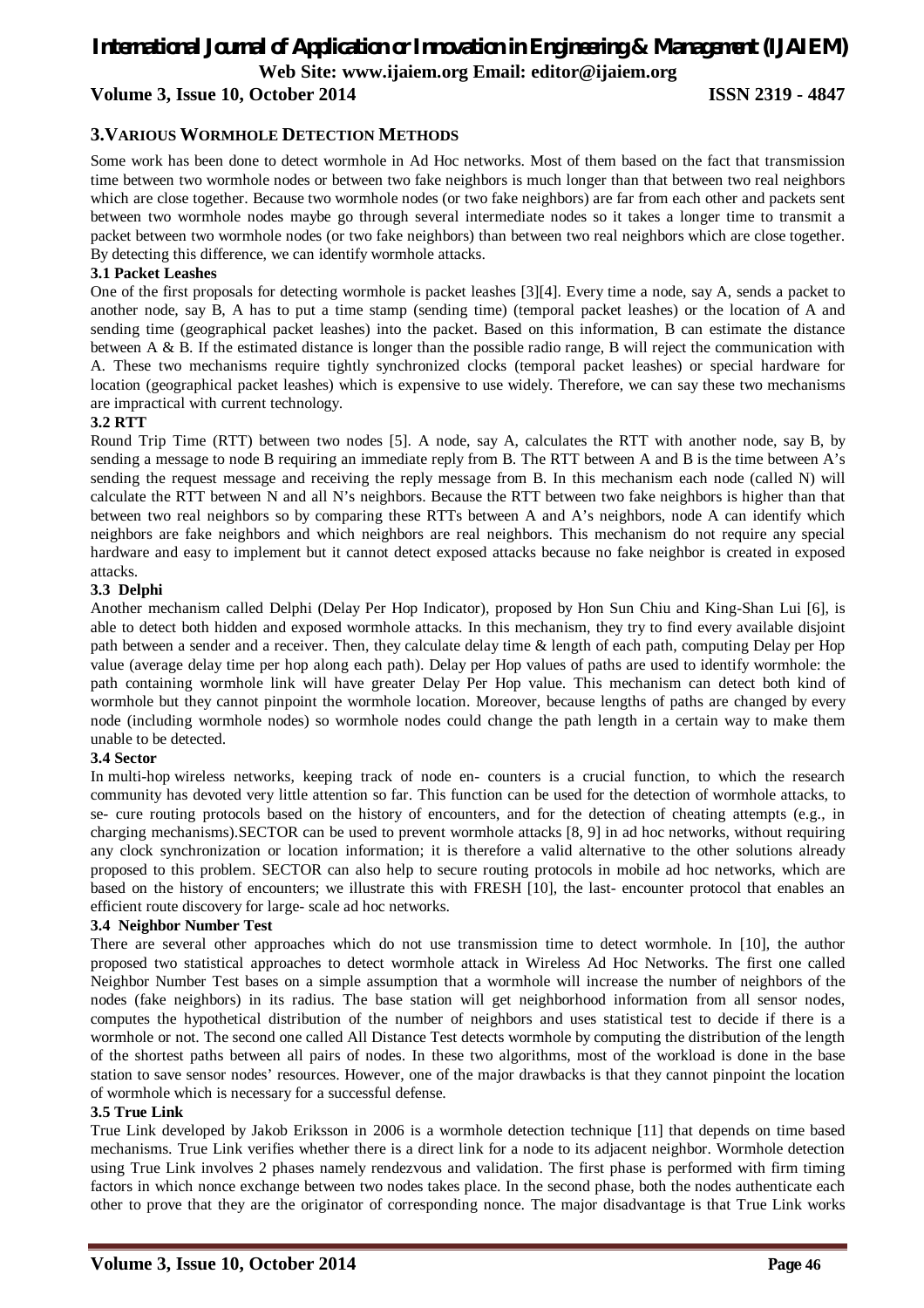# *International Journal of Application or Innovation in Engineering & Management (IJAIEM)* **Web Site: www.ijaiem.org Email: editor@ijaiem.org Volume 3, Issue 10, October 2014 ISSN 2319 - 4847**

only on IEEE 802.11 devices that are backward compatible with a firmware update. A round trip time (RTT) approach is emerged to overcome the problems in using additional hardware. The RTT is the time taken for a source node to send RREQ and receive RREP from destination. A node must calculate the RTT between itself and its neighboring nodes. The malicious nodes have higher RTT value than other nodes. In this way, the source can identify its genuine and misbehaving neighbors. This detection technique is efficient only in the case of hidden attacks.

4.7) Secure Neighbor Discovery & monitor based system: This is provided by Issa Khalil in 2008 [12] which uses local observation schemes to prevent malevolent nodes in the vicinity. The position of each node in the network is traced by central authority and it is capable of even isolating the malicious nodes globally. The detection rate of this method decreases as the network mobility increases.

#### **3.6 TTM**

TM –Transmission Time Mechanism [12, 13] to detect wormhole in Wireless Ad Hoc Networks using AODV routing protocol by calculating & comparing the Round Trip Time between every two successive nodes along that route during route setup protocol. TTM is able to detect both hidden & exposed wormhole attacks, locating the wormhole, requiring no special hardware. The performance of TTM is also evaluated by simulation using network simulator The simulation shows that the mechanism can detect wormhole attack with 100% accuracy when the wormhole length is large enough. Some future work also needs to be done to extend our mechanism to work in other routing protocols such as DSDV and DSR. Comparative analysis of various wormhole detection techniques

| <b>Detection Technique</b>                    | Advantages                                                   | Disadvantages                                                           |
|-----------------------------------------------|--------------------------------------------------------------|-------------------------------------------------------------------------|
|                                               |                                                              | Can't Detect Exposed attacks                                            |
| Packet Leashes                                | Can find Pinpoint location                                   |                                                                         |
|                                               | ofwormhole                                                   | Required special<br>Hardware for location                               |
| RTT<br>(Round Trip Time)                      | Don't required any<br>Hardware                               | Can't detect Exposed<br><b>Attacks</b>                                  |
|                                               | Easy to implement                                            |                                                                         |
| <b>DeIRHI</b><br>(Delay Per Hop<br>Indicator) | Can detect Exposed attacks<br>as well as Hidden attacks      | Can't Pinpoint the<br>wormhole location                                 |
| SECTOR                                        | No need to Time<br>Synchronization                           | Can't find pinpoint<br>location                                         |
| Neighbor number<br>Test                       | Can detect Hidden attacks<br>No special Hardware<br>required | Can't detect Exposed<br>attacks                                         |
| <b>Thuslink:</b><br>A Time based<br>Mechanism | Can detect Hidden attacks<br>More efficient                  | Works only on IEEE<br>802.11 Devices<br>Can't detect Exposed<br>attacks |
| Secure Neighbor                               | Central Authority                                            | The Detection rate of this                                              |
| Discovery and                                 | It is capable of even                                        | method decreases as the                                                 |
| Monitor based                                 | isolating the malicious                                      | network mobility                                                        |
| Approach                                      | nodes globally                                               | increases                                                               |
|                                               | Can find Hidden as well as<br>Exposed attacks                | Wormhole detection rate                                                 |
| <b>Transmission Time</b>                      | Can find Pin point lacation                                  | is high only when                                                       |
| Mechanism(TTM)                                | ofwormhole<br>No special hardware<br>required                | wormhole length is more<br>than 6 (hop)                                 |